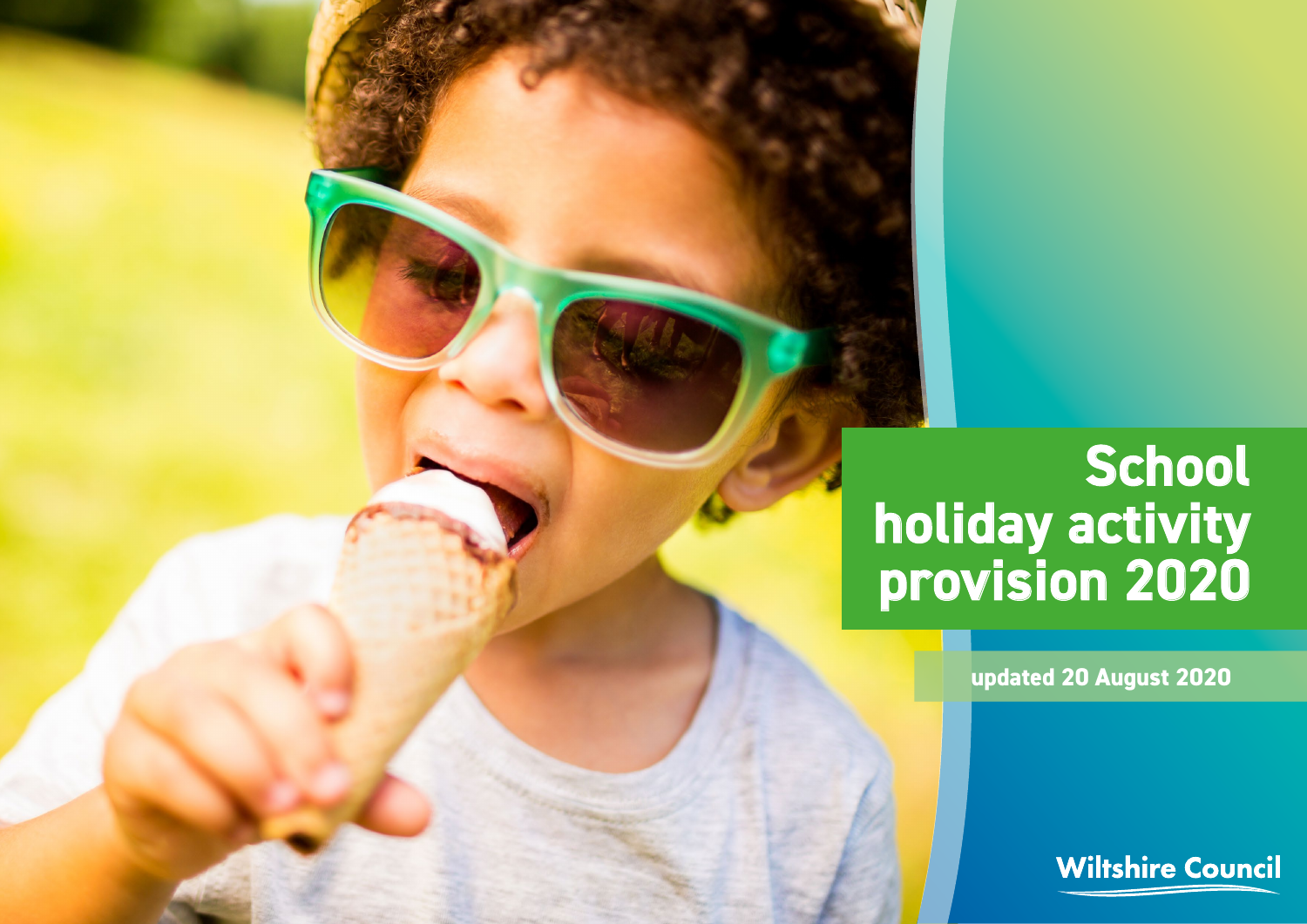

## INTRODUCTION

## Dear parents/carers

We have produced this directory to give you an idea of the range of activities available for children aged from 5 to 12 years during the 2020 summer holidays including for families with vulnerable children and children of key workers.

The information relates to a number of providers from across the Wiltshire Council area, who have indicated they will be providing a programme of child care over the holidays.

The detail we have included only provides a snapshot of the range of opportunities available so we would encourage you to contact the provider directly, to check their websites for further details and to ensure the activity is right for your child.

Any providers delivering OFSTED registered activity are clearly marked. All other providers have been asked to provide key health and safety and safeguarding information ahead of being included in this document. We have also asked all providers to be aware of the latest government guidance on social distancing. However inclusion does not indicate an endorsement and parents/carers should always research any child care ahead of allowing their child to attend.

This is a dynamic document and provision will be added as more providers send over details, so please come back to review this booklet on a regular basis.

Thank you, and we hope you all enjoy a great summer.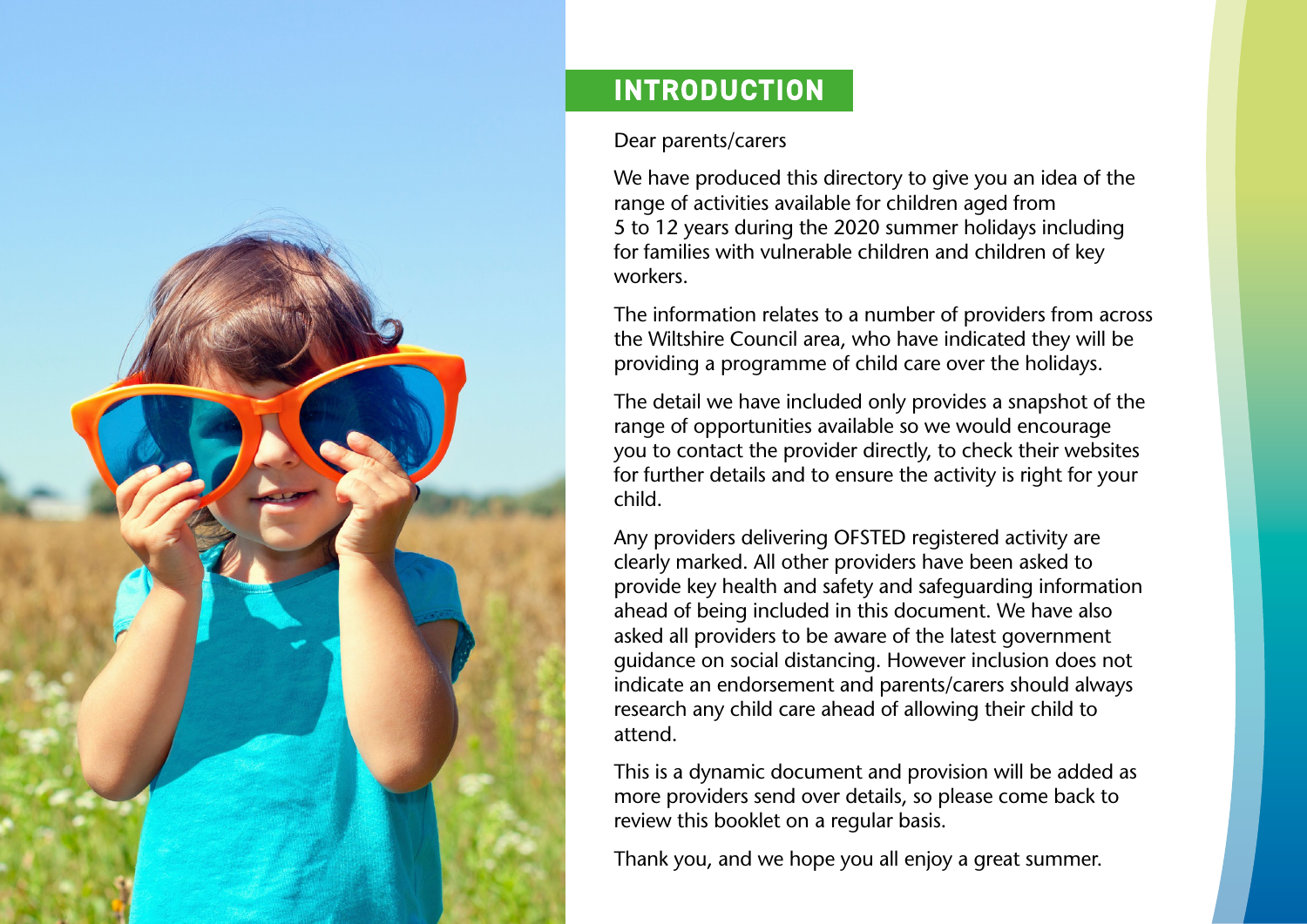| <b>NAME</b>                                                           | <b>ADDRESS</b>                                                                                      | <b>DESCRIPTION</b>                                                                                                                                                                                                                                                                                                                                       | DATES, TIMES, COST AND AGES                                                                                                                                                                                                   | <b>CONTACT DETAILS</b>                                                                                                                | <b>OFSTED</b><br>approved |
|-----------------------------------------------------------------------|-----------------------------------------------------------------------------------------------------|----------------------------------------------------------------------------------------------------------------------------------------------------------------------------------------------------------------------------------------------------------------------------------------------------------------------------------------------------------|-------------------------------------------------------------------------------------------------------------------------------------------------------------------------------------------------------------------------------|---------------------------------------------------------------------------------------------------------------------------------------|---------------------------|
| <b>FUNdays Club Ltd</b><br><b>FUNdays Club</b>                        | <b>Christ Church</b><br>Primary School,<br>Berryfield Road,<br>Bradford on Avon,<br><b>BA15 1ST</b> | We are much more than<br>childcare. We run a FUN,<br>exciting programme of activities<br>covering all areas, quality<br>assured by Qualified Primary<br>School Teachers. We also<br>offer tutoring and educational<br>services built into the childcare<br>service for those wanting it;<br>these educational services will<br>also be online from July. | Monday - Thursday from<br>27 July - 26 August<br>8.30am to 3.10pm – staggered<br>entry and exit times with a<br>mid-day pick up at 12.15pm<br>Between £22.50 - £25 per day<br><b>Ages 4-11</b>                                | christchurch@fundaysclub.<br>co.uk<br>Site Mobile: 07852207700<br><b>General Enquiries:</b><br>0774222782<br>online.fundaysclub.co.uk | Yes                       |
| <b>Mill on the Brue</b><br>Mill on the Brue<br><b>Activity Centre</b> | <b>Trendle Farm</b><br>Bruton, Somerset<br>BA10 OBA                                                 | We have over 40 activities<br>onsite: climbing, canoeing,<br>raft building, water slide, high<br>ropes, assault course                                                                                                                                                                                                                                   | Open from 27 July<br>9am - 5pm<br>£60<br>8-15 year olds                                                                                                                                                                       | 01749 812307<br>www.millonthebrue.co.uk                                                                                               | <b>No</b>                 |
| Tiny Bubble @<br>Jester's<br><b>Bubbles Holiday</b><br>Club           | Tiny Bubbles @<br>Jester's, Jester's<br>Adventure Play,<br>Redman Road,<br>Calne, SN11 9PL          | Holiday club offering<br>childcare, arts and crafts,<br>water play, soft-play<br>(depending on Govt advice),<br>play station, games and lots<br>of fun, bring your own packed<br>lunch or order a cooked lunch                                                                                                                                           | Monday, Tuesday and Friday<br>throughout school holidays<br>Choice of hours from school day<br>(9am-3pm) or flexible extended<br>hours (8am-6pm)<br>From £16.00 for a school day +<br>£3.50 for cooked lunch<br>0 to 11 years | hello@tinybubblesnursery.<br>co.uk<br>01249 824973<br>www.tinybubblesnursery.<br>co.uk                                                | <b>Yes</b>                |
| <b>Dragonflies</b><br><b>Holiday Club</b>                             | Ivy Lane<br>Primary school,<br>Chippenham                                                           | Friendly club run by our<br>amazing team of staff.<br>We offer a wide variety of<br>activities for the children<br>throughout the day, ranging<br>from science activities, to<br>outdoors, cooking, craft and<br>much more.                                                                                                                              | 23 July - 28 August<br>8am - 6pm but can offer flexible<br>times<br>£3.95 per hour<br>Reception to year 6                                                                                                                     | 01249 652004<br>info@dragonfliesclub.co.uk                                                                                            | <b>Yes</b>                |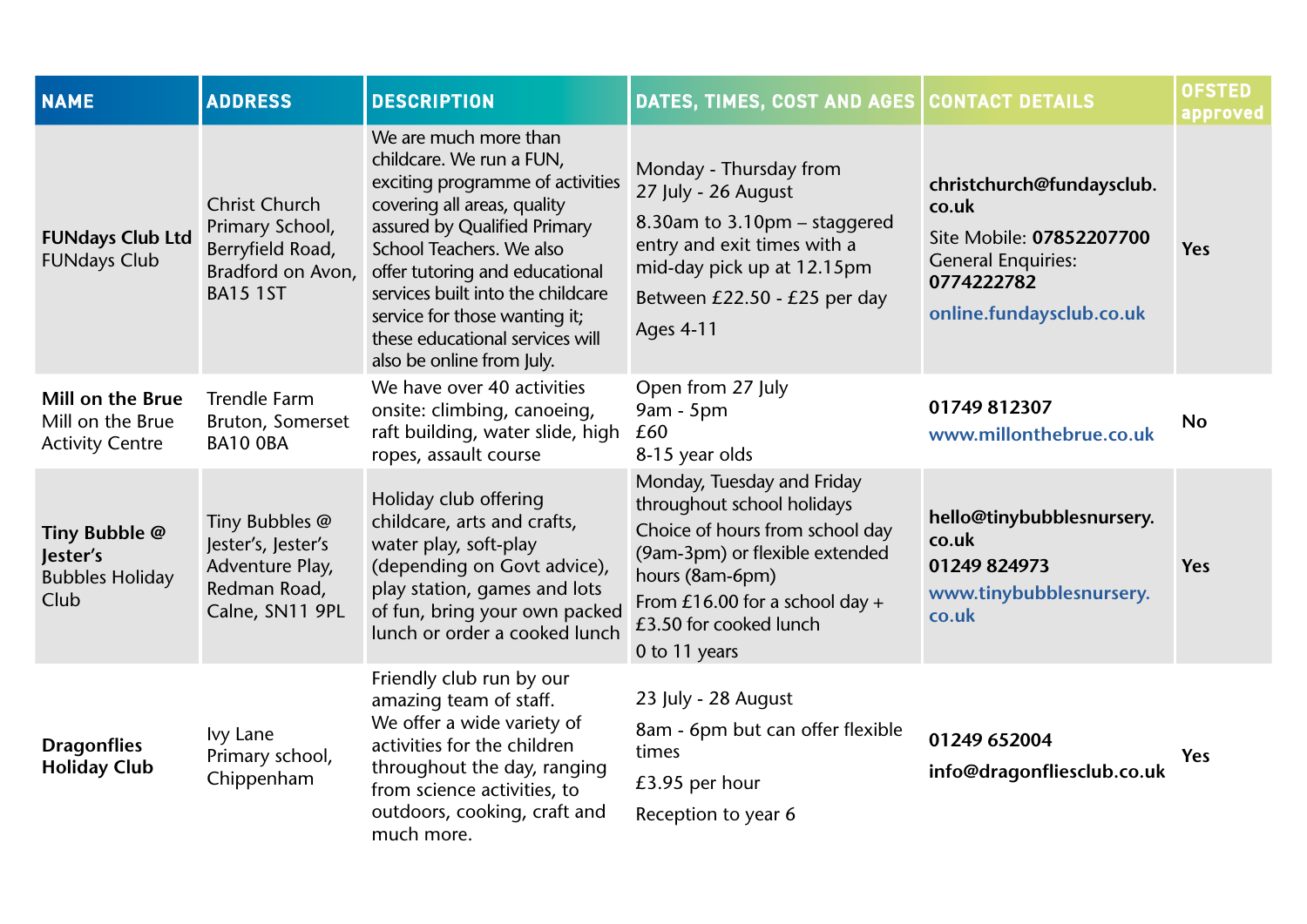| <b>NAME</b>                                    | <b>ADDRESS</b>                                                                    | <b>DESCRIPTION</b>                                                                                                                                                                                                                                  | DATES, TIMES, COST AND AGES CONTACT DETAILS                                                                 |                                                                   | <b>OFSTED</b><br>approved |
|------------------------------------------------|-----------------------------------------------------------------------------------|-----------------------------------------------------------------------------------------------------------------------------------------------------------------------------------------------------------------------------------------------------|-------------------------------------------------------------------------------------------------------------|-------------------------------------------------------------------|---------------------------|
| <b>PH Camps</b><br>Multi-Activity<br>Camps     | King's Lodge<br>Primary School-<br>Chippenham                                     | At PH Camps, we offer such<br>a wide range of different<br>physical and non-physical<br>camp activities, there is<br>something for everyone.<br>All of our great camp activities<br>are sure to get everyone<br>engaged and enjoying<br>themselves! | 25 July - 21 August<br>8pm - 5.30pm<br>Cost between £20-£22 per day or<br>£90-£100 per week<br>4-14 years   | camp@phcamps.co.uk<br>phcamps.co.uk/events<br>phcamps.co.uk       | Yes                       |
| <b>PH Camps</b><br>Multi-Activity<br>Camps     | Warminster<br>Prep School -<br>Warminster                                         | At PH Camps, we offer such<br>a wide range of different<br>physical and non-physical<br>camp activities, there is<br>something for everyone.<br>All of our great camp activities<br>are sure to get everyone<br>engaged and enjoying<br>themselves! | 25 July - 21 August<br>8pm - 5.30pm<br>Cost between £20-£22 per day or<br>£90-£100 per week<br>4-14 years   | camp@phcamps.co.uk<br>phcamps.co.uk/events<br>phcamps.co.uk       | <b>Yes</b>                |
| <b>PH Camps</b><br>Multi-Activity<br>Camps     | Kimpton,<br>Thruxton &<br><b>Fyfield Primary</b><br>School - Kimpton<br>(Andover) | At PH Camps, we offer such<br>a wide range of different<br>physical and non-physical<br>camp activities, there is<br>something for everyone.<br>All of our great camp activities<br>are sure to get everyone<br>engaged and enjoying<br>themselves! | 25 July - 21 August<br>8pm - 5.30pm<br>Cost between £20-£22 per day or<br>£90-£100 per week<br>4-14 years   | camp@phcamps.co.uk<br>phcamps.co.uk/events<br>phcamps.co.uk       | <b>Yes</b>                |
| <b>God Unlimited</b><br><b>Outdoor Therapy</b> | Elston Lane,<br>Shrewton,<br>Wiltshire, SP3 4HL                                   | Gul offers a broad range of<br>half day and full day activities<br>for children aged 4+, activities<br>can include working alongside<br>horses i.e. riding, grooming<br>or fund days in out woodland<br>and outdoor play areas.                     | Dates throughout the summer<br>holiday, range of activities and<br>fees for 2yrs +. Some FREE<br>activities | office@god-unlimited.org<br>07970 377 730<br><b>Facebook page</b> | <b>No</b>                 |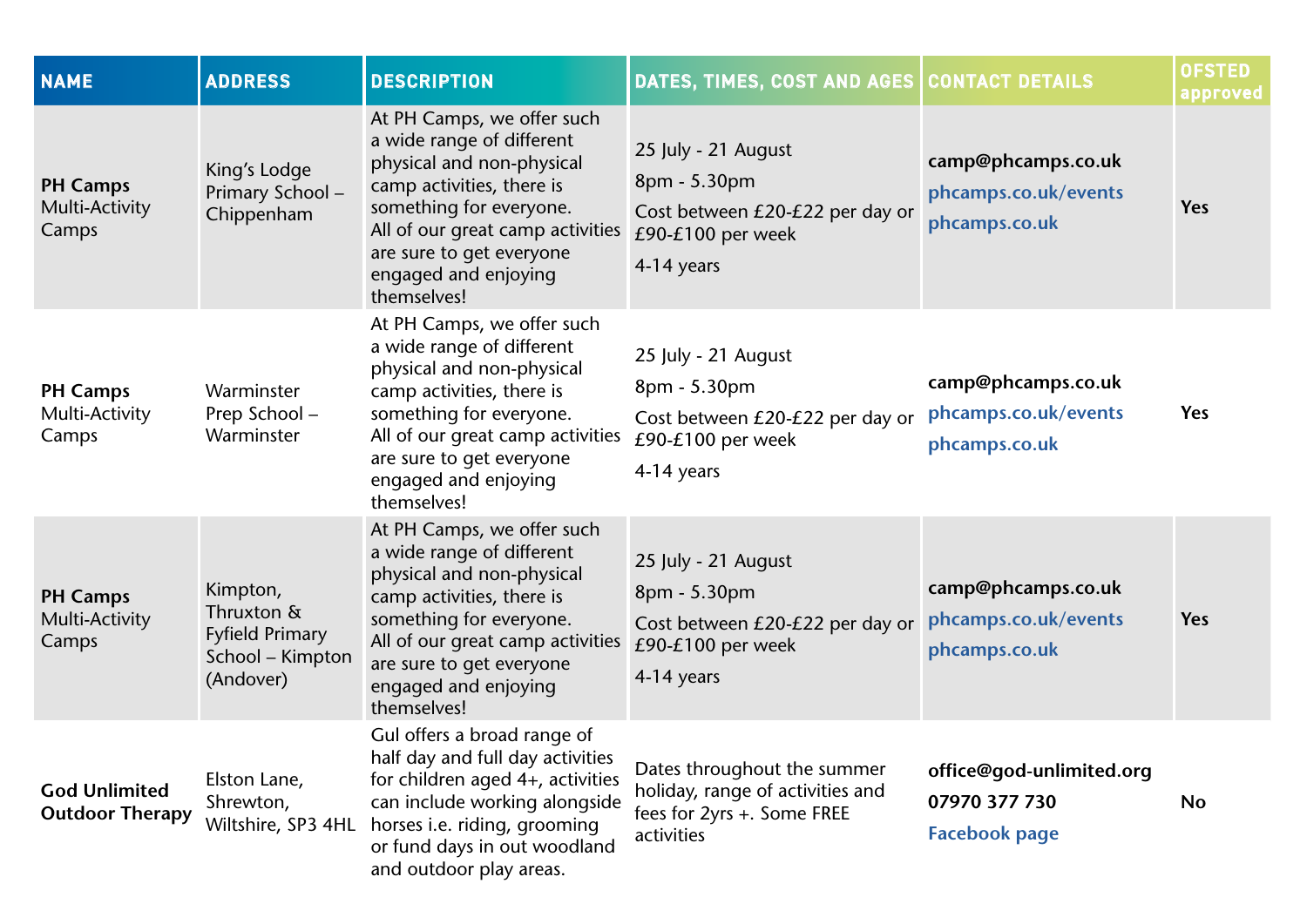| <b>NAME</b>                                                    | <b>ADDRESS</b>                                                                                   | <b>DESCRIPTION</b>                                                                                                                                                                                                                                  | DATES, TIMES, COST AND AGES                                                                                           | <b>CONTACT DETAILS</b>                                                             | <b>OFSTED</b><br>approved |
|----------------------------------------------------------------|--------------------------------------------------------------------------------------------------|-----------------------------------------------------------------------------------------------------------------------------------------------------------------------------------------------------------------------------------------------------|-----------------------------------------------------------------------------------------------------------------------|------------------------------------------------------------------------------------|---------------------------|
| <b>PH Camps</b><br>Multi-Activity<br>Camps                     | <b>Broad Hinton</b><br>School, Swindon                                                           | At PH Camps, we offer such<br>a wide range of different<br>physical and non-physical<br>camp activities, there is<br>something for everyone.<br>All of our great camp activities<br>are sure to get everyone<br>engaged and enjoying<br>themselves! | 25 July - 21 August<br>8pm - 5.30pm<br>Cost between £20-£22 per day or<br>£90-£100 per week<br>4-14 years             | camp@phcamps.co.uk<br>phcamps.co.uk/events<br>phcamps.co.uk                        | <b>Yes</b>                |
| <b>PH Camps</b><br>Multi-Activity<br>Camps                     | St Barnabas<br>Primary School,<br><b>Devizes</b>                                                 | At PH Camps, we offer such<br>a wide range of different<br>physical and non-physical<br>camp activities, there is<br>something for everyone.<br>All of our great camp activities<br>are sure to get everyone<br>engaged and enjoying<br>themselves! | 25 July - 21 August<br>8pm - 5.30pm<br>Cost between £20-£22 per day or<br>£90-£100 per week<br>4-14 years             | camp@phcamps.co.uk<br>phcamps.co.uk/events<br>phcamps.co.uk                        | Yes                       |
| <b>Active</b><br><b>Trowbridge</b><br><b>Active Kids Camps</b> | Local schools<br>in and around<br>Trowbridge                                                     | We provide a range of<br>inspirational activites for your<br>children, where we can meet<br>others, learn and have fun!                                                                                                                             | First 3 weeks August, 9am -<br>3.15pm, £75 per week, Ages 4+                                                          | 07748 966870<br>activetrowbridge.co.uk/<br>holiday-activities/active-<br>kids-camp | <b>Yes</b>                |
| <b>Kip McGrath</b><br>Andover (KMEC)                           | Unit 1, Westmarch<br><b>Business</b><br>Centre, River<br>Way, Andover,<br>Hampshire, SP10<br>1NS | Tuition Support programme<br>of activities                                                                                                                                                                                                          | 27 July - 7 August for registered<br>children, then open 24th Aug,<br>please contact provider for more<br>information | 01264 748913<br>www.kipmcgrath.co.uk/<br>andover                                   | Yes                       |
| <b>Mighty Oaks,</b><br><b>Ashton Keynes</b>                    | 23 Gosditch,<br>Ashton Keynes,<br>Swindon, Wilts,<br>SN6 6NZ                                     | Wide range of indoor and<br>outdoor activities                                                                                                                                                                                                      | Waiting for further guidance,<br>please contact provider for more<br>information                                      | www.mightyoaksclubs.<br>com/after-school-club-<br>ashton-keynes-moaks/             | <b>Yes</b>                |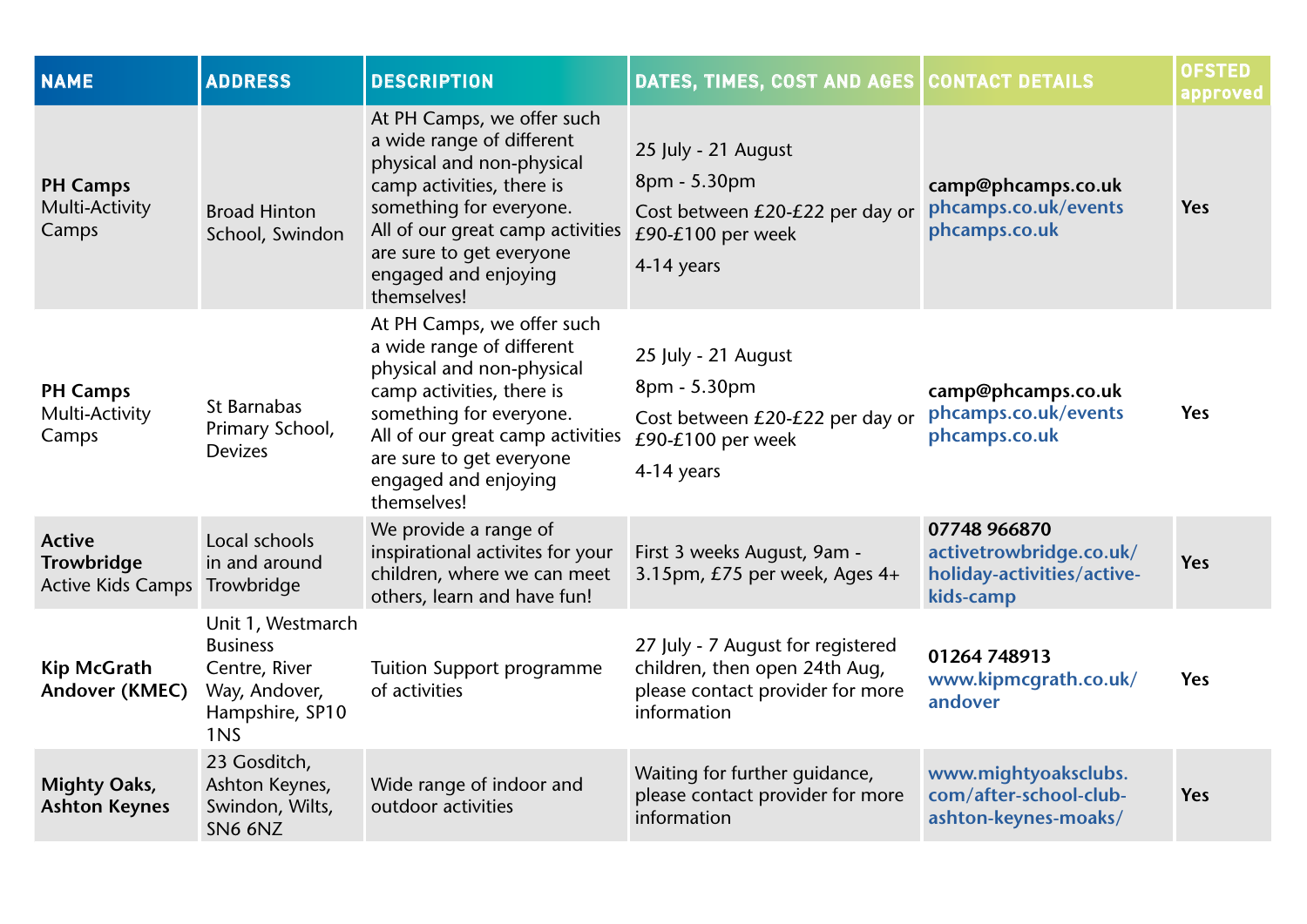| <b>NAME</b>                                    | <b>ADDRESS</b>                                                                      | <b>DESCRIPTION</b>                                                                                                                                                                                                                    | DATES, TIMES, COST AND AGES                                                                                                                         | <b>CONTACT DETAILS</b>                                | <b>OFSTED</b><br>approved |
|------------------------------------------------|-------------------------------------------------------------------------------------|---------------------------------------------------------------------------------------------------------------------------------------------------------------------------------------------------------------------------------------|-----------------------------------------------------------------------------------------------------------------------------------------------------|-------------------------------------------------------|---------------------------|
| <b>Rascals Holiday</b><br>Club                 | The Ridgeway<br>School, Inverary<br>Rd Wroughton                                    | Wide range of indoor and<br>outdoor activities with an<br>outstanding Ofsted rating.                                                                                                                                                  | Monday 27 July - 21 August,<br>please contact provider for more<br>information                                                                      | 07731 356487<br>admin@rascalsclub.co.uk               | Yes                       |
| <b>The Camp</b>                                | Whitewalls,<br>Easton Grey,<br>Malmesbury,<br>Wiltshire, SN16<br><b>ORD</b>         | Bright and airy purpose<br>built out of school facility<br>for school children. Enclosed<br>indoor and outdoor play<br>areas with large range of play<br>and learning materials. Daily<br>programme of activity will be<br>available. | School holidays<br>8am-6pm<br>Contact us for prices<br>4-12 years old                                                                               | 01666 825500                                          | Yes                       |
| <b>Poppies Holiday</b><br>Club, The<br>Cottage | The Cottage,<br>Ordnance<br>Road, Tidworth,<br>Wiltshire, SP9<br>7QD                | Early years setting with<br>holiday club provision                                                                                                                                                                                    | 27 July - 28 August, 9am - 1pm,<br>1am - 5pm or 9am- 5pm,<br>£18 morning or afternoon session<br>£30 for full day £130 full week,<br>4-11 year olds | 01980 846633<br>poppies@poppiesdcn.com                | <b>Yes</b>                |
| <b>Sunny days</b>                              | Preston Lane,<br>Lyneham,<br>Chippenham,<br>Wilts, SN15 4QJ                         | Early years setting with<br>holiday club provision                                                                                                                                                                                    | 27 July - 21 Aug, 8.30am -<br>5.30pm,<br>£23 for full day, ages $4+$                                                                                | 01249 891434<br>admin@sunnydays-nursery. Yes<br>co.uk |                           |
| Sunny days                                     | 38-40 Lickhill<br>Road, Calne,<br><b>SN11 9DF</b>                                   | Early years setting with<br>holiday club provision                                                                                                                                                                                    | 27 July - 21 Aug, 8.30am -<br>5.30pm,<br>£23 for full day, ages $4+$                                                                                | 01249 815307<br>admin@sunnydays-nursery. Yes<br>co.uk |                           |
| <b>Griffin School</b>                          | 154 Castle Road,<br>Salisbury, SP1 3SA                                              | Early years setting with<br>holiday club provision                                                                                                                                                                                    | Please contact provider for more<br>information                                                                                                     | 01722 416282<br>info@thegriffinschool.<br>co.uk       | Yes                       |
| <b>Bright Sparks</b><br><b>Nursery School</b>  | Village Hall,<br>Pound Street,<br>Ebbesbourne<br>Wake, Salisbury,<br>Wilts, SP5 5JE | Early years setting with<br>holiday club provision                                                                                                                                                                                    | Please contact provider for more<br>information                                                                                                     | 01722 781069<br>brightsparksare@aol.com               | Yes                       |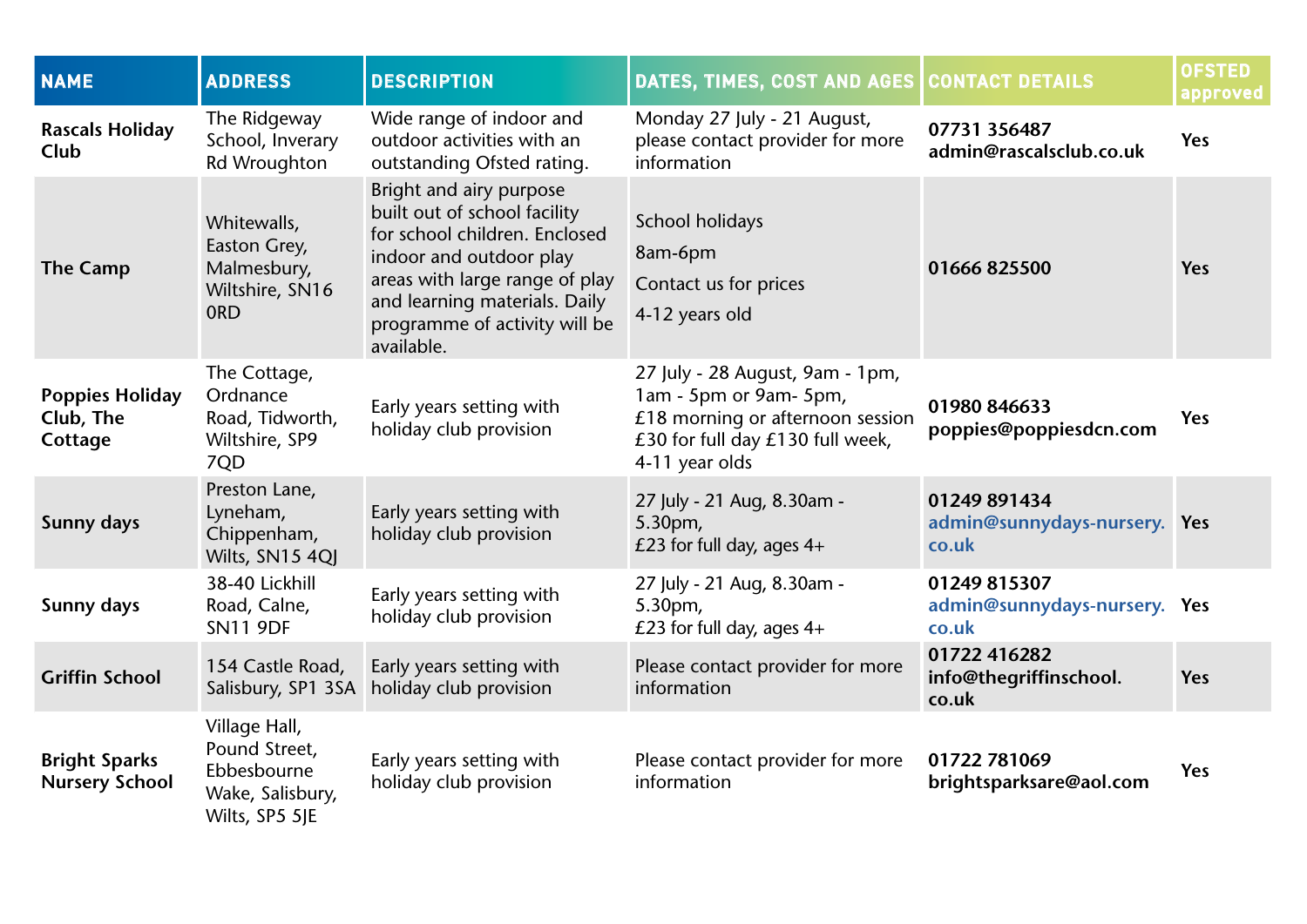| <b>NAME</b>                     | <b>ADDRESS</b>                                                         | <b>DESCRIPTION</b>                                 | DATES, TIMES, COST AND AGES CONTACT DETAILS                                                       |                                                      | <b>OFSTED</b><br>approved |
|---------------------------------|------------------------------------------------------------------------|----------------------------------------------------|---------------------------------------------------------------------------------------------------|------------------------------------------------------|---------------------------|
| <b>Dragonflies</b><br>Preschool | Collingbourne<br>Ducis Village hall,<br>Marlborough,<br><b>SN8 3UH</b> | Early years setting with<br>holiday club provision | 21 July - 14 August, please<br>contact provider for more<br>information                           | 07460 009 221<br>ducisdragonflies@<br>btinternet.com | Yes                       |
| <b>Wallys Day</b><br>nursery    | 60 Shails Lane,<br>Trowbridge, BA14<br>8LN                             | Early years setting with<br>holiday club provision | Reduced hours/days, please<br>contact provider for more<br>information                            | 01225 776799<br>wallysnursery@live.co.uk             | Yes                       |
| <b>Caroline Yeates</b>          | Durrington                                                             | Childminder                                        | All weeks, 7.30am-6pm<br>£4.75 per hour for first child and<br>£4.25 for siblings, 0-12 years old | 07906 123415<br>cathy.yeats411@gmail.com             | Yes                       |
| <b>Tracey Garner</b>            | Bradford On Avon Childminder                                           |                                                    | Closed 1 - 14 August<br>8 am - 6pm, £6 per hour per<br>child, any age                             | 07855 665784<br>traceyronan28@icloud.com             | Yes                       |
| Jodie Fallaize                  | <b>Bulford</b>                                                         | Childminder                                        | 21 July - 7 August and 17 August<br>-1 September, 7.30am - 5.30am,<br>£4.50, 0 - 5 years          | 07710 284389<br><b>Facebook page</b>                 | Yes                       |
| Charlene<br><b>Appleby</b>      | <b>Bulford</b>                                                         | Childminder                                        | Please contact provider for more<br>information                                                   | applebeeschildcare@gmail.<br>com                     | Yes                       |
| <b>Kirsty Longstaff</b>         | <b>Bulford</b>                                                         | Childminder                                        | August, 7.30am - 5pm, £5 per<br>hours, 0-8 years                                                  | 07824 613626                                         | Yes                       |
| <b>Rachel McCarthy</b>          | <b>Devizes</b>                                                         | Childminder                                        | August, 8pm - 5.30pm,<br>0 - 10 year olds                                                         | devizeschildminder@gmail.<br>com Facebook            | Yes                       |
| <b>Kate Stott</b>               | Durrington                                                             | Childminder                                        | Summer Holiday, 7.30pm -<br>5.30pm                                                                | kate.stott@live.co.uk                                | Yes                       |
| <b>Hailey Lee</b>               | Winterbourne<br>Gunner                                                 | Childminder                                        | Summer Holiday, Daily, 5+                                                                         | hailey.93.lee@gmail.com                              | Yes                       |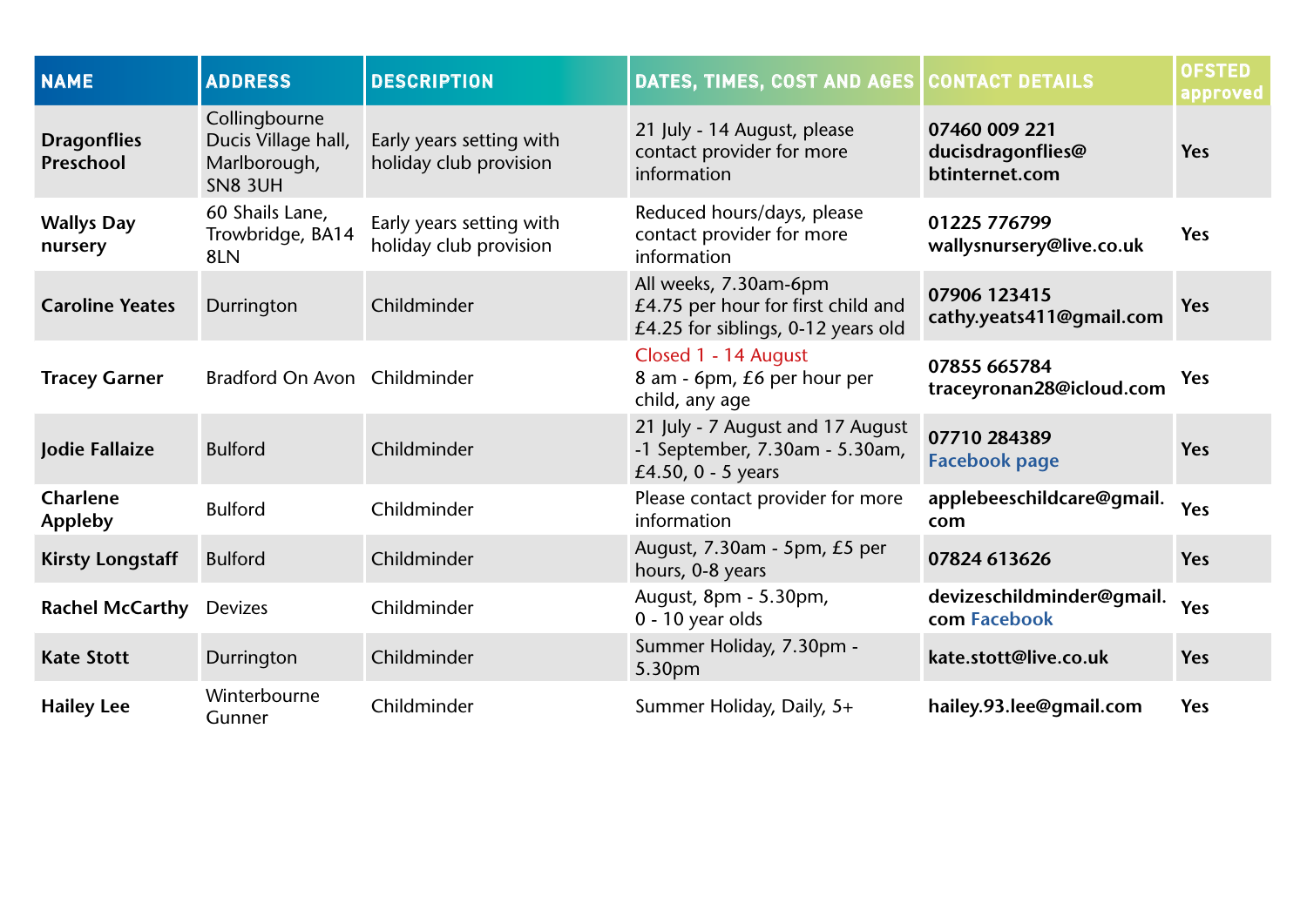| <b>NAME</b>                                                           | <b>ADDRESS</b>                                 | <b>DESCRIPTION</b>                                                                                                                                                                                                                                                                                                                                                                                            | DATES, TIMES, COST AND AGES                                                                                        | <b>CONTACT DETAILS</b>                                                   | <b>OFSTED</b><br>approved |
|-----------------------------------------------------------------------|------------------------------------------------|---------------------------------------------------------------------------------------------------------------------------------------------------------------------------------------------------------------------------------------------------------------------------------------------------------------------------------------------------------------------------------------------------------------|--------------------------------------------------------------------------------------------------------------------|--------------------------------------------------------------------------|---------------------------|
| <b>Katherine Walsh</b><br>Little Stars<br>Childminding                | Nr Frogwell,<br>Chippenham                     | An Ofsted Outstanding<br>setting providing stimulating<br>and fun activities in a family<br>based environment. Activities<br>can be tailored to your child's<br>interests - baking, gardening,<br>trips out, messy play, craft<br>and much more! All food<br>included.                                                                                                                                        | June-September 8am-6pm,<br>£4.75 per hour with a sibling<br>discount available,<br>1 - 12 years old                | littlestarschippenham@<br>gmail.com<br><b>Facebook page</b>              | Yes                       |
| <b>Manor Farm</b><br><b>Nursery</b>                                   | <b>Manor Farm</b><br>Nursery,<br>Netherhampton | We are rated as Outstanding<br>by OFSTED and registered to<br>take children from 0-8years<br>old. We are open all summer<br>for holiday club. We offer<br>amazing outdoor facilities<br>including our new large<br>covered outdoor area, lovely<br>garden and well-equipped<br>playground. We are situated<br>just off the ring road, one mile<br>from the city centre.                                       | 23 July $-$ 27 August,<br>8am - 6pm,<br>£6 per hour $(E6.75)$ for under 2<br>years old)<br>0 - 8 years old         | 01722 743978<br>manorfarmnursery@gmail.<br>com<br>manorfarmnursery.co.uk | <b>Yes</b>                |
| <b>In2Sport Ltd</b><br>Melksham<br>Multi-Sport<br><b>Holiday Camp</b> | <b>Aloeric Primary</b><br>School, Melksham     | In2Sport Ltd holiday camps<br>enable children to participate<br>in a wide range of sports and<br>activities, which are structured<br>to entertain, progress and<br>widen children's interests in<br>leading an active life! The<br>children can experience an<br>action packed day, whilst<br>parents can rest safely in the<br>knowledge that their child is in<br>a safe environment having lots<br>of fun. | 27 July - 28 August,<br>9am - 3pm or 8am - 4pm,<br>£95 per week 9am - 3pm<br>£125 per week 8am - 4pm<br>5-12 years | www.in2sportcoaching.<br>co.uk                                           | <b>Not</b><br>required    |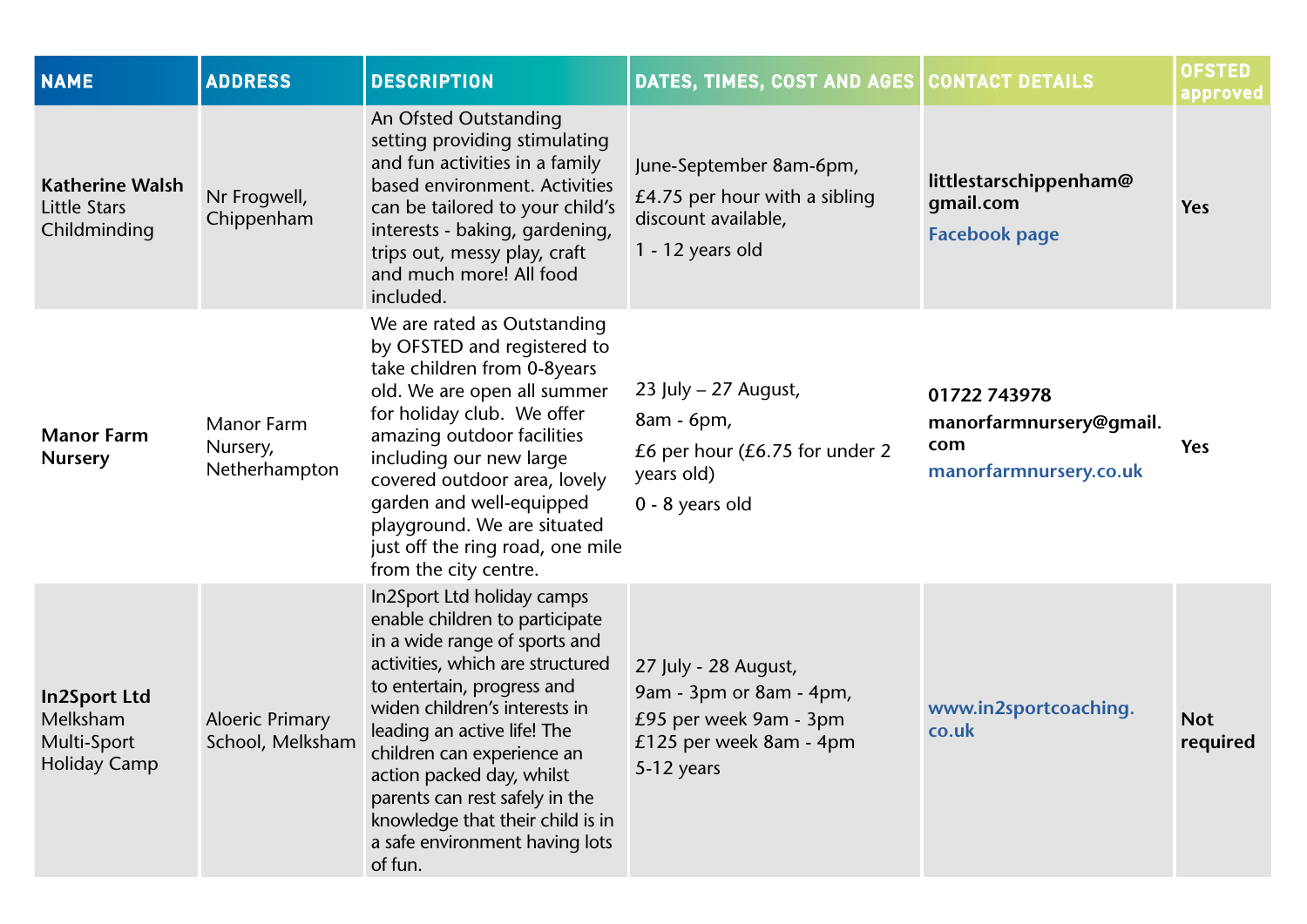| <b>NAME</b>                                                          | <b>ADDRESS</b>                                                                          | <b>DESCRIPTION</b>                                                                                                                                                                                                                                                                                                                                                                                             | DATES, TIMES, COST AND AGES CONTACT DETAILS                                                                                                      |                                                                          | <b>OFSTED</b><br>approved |
|----------------------------------------------------------------------|-----------------------------------------------------------------------------------------|----------------------------------------------------------------------------------------------------------------------------------------------------------------------------------------------------------------------------------------------------------------------------------------------------------------------------------------------------------------------------------------------------------------|--------------------------------------------------------------------------------------------------------------------------------------------------|--------------------------------------------------------------------------|---------------------------|
| <b>In2Sport Ltd</b><br>Corsham<br>Multi-Sport<br><b>Holiday Camp</b> | Corsham primary<br>School                                                               | In2Sports Ltd holiday camps<br>enable children to participate<br>in a wide range of sports and<br>activities, which are structured<br>to entertain, progress and<br>widen children's interests in<br>leading an active life! The<br>children can experience an<br>action packed day, whilst<br>parents can rest safely in the<br>knowledge that their child is in<br>a safe environment having lots<br>of fun. | 27 July - 28 August,<br>9am - 3pm or 8am - 4pm,<br>£95 per week 9am - 3pm<br>£125 per week 8am - 4pm<br>5-12 years                               | www.in2sportcoaching.<br>co.uk                                           | <b>Not</b><br>required    |
| <b>Becky Townsend</b><br>Box Kids Out of<br><b>School Club</b>       | Jubilee Centre,<br>Market Place,<br>Box, Corsham,<br>Wiltshire SN13<br>8NZ              | We provide a homely<br>atmosphere where the children<br>are free to play, create, bake<br>and have adventures with<br>their friends new and old; we<br>have a wide variety of toys/<br>equipment and like spending<br>lots of time exploring our local<br>environment                                                                                                                                          | 23 July to 28 August,<br>8.30pm - 5.30pm<br>£23.30 all day, £15.12 School<br>day (10% sibling discount and<br>weekly bookings)<br>3-11 year olds | boxkids@hotmail.co.uk<br>www.boxkids.co.uk                               | Yes                       |
| <b>The Big</b><br><b>Adventure Club</b>                              | <b>Lydiard Park</b><br>Academy, Grange<br>Park Way, Grange<br>Park, Swindon,<br>SN5 6HN | Holiday club                                                                                                                                                                                                                                                                                                                                                                                                   | 20 July - 1 Sept, 8am - 6pm,<br>4 - 11 year olds,<br>£27 for the day or £22<br>for 8am - 3pm                                                     | admin@thebigaclub.co.uk<br><b>Facebook page</b><br>www.thebigaclub.co.uk | Yes                       |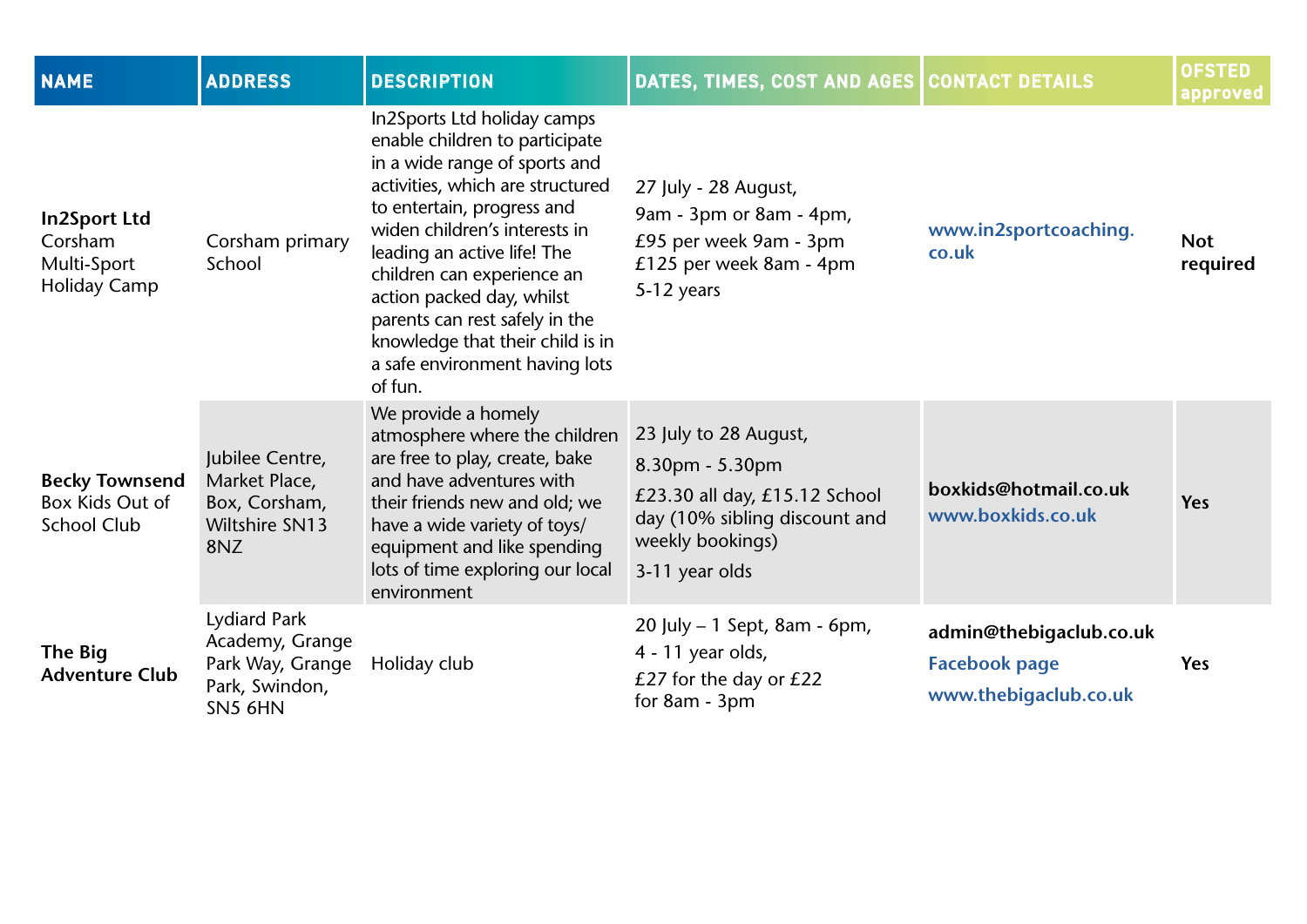| <b>NAME</b>                                                             | <b>ADDRESS</b>                                                                                                  | <b>DESCRIPTION</b>                                                                                                                                                                                                                                                                                                                                                                                             | DATES, TIMES, COST AND AGES   CONTACT DETAILS                                                                                                         |                                                                                                                 | <b>OFSTED</b><br>approved |
|-------------------------------------------------------------------------|-----------------------------------------------------------------------------------------------------------------|----------------------------------------------------------------------------------------------------------------------------------------------------------------------------------------------------------------------------------------------------------------------------------------------------------------------------------------------------------------------------------------------------------------|-------------------------------------------------------------------------------------------------------------------------------------------------------|-----------------------------------------------------------------------------------------------------------------|---------------------------|
| <b>In2Sport Ltd</b><br>Chippenham<br>Multi-Sport<br><b>Holiday Camp</b> | <b>Queens Cresent</b><br>Primary School,<br>Chippenham                                                          | In2Sports Ltd holiday camps<br>enable children to participate<br>in a wide range of sports and<br>activities, which are structured<br>to entertain, progress and<br>widen children's interests in<br>leading an active life! The<br>children can experience an<br>action packed day, whilst<br>parents can rest safely in the<br>knowledge that their child is in<br>a safe environment having lots<br>of fun. | 27 July - 28 August,<br>9am - 3pm or 8am - 4pm,<br>£95 per week 9-3 £125<br>per week 8-4<br>5-12 years                                                | www.in2sportcoaching.<br>co.uk                                                                                  | <b>Not</b><br>required    |
| Up and under<br><b>Sports</b><br>Multi Sports<br>Course                 | Netheravon All<br><b>Saints Primary</b><br>School                                                               | Our Multi Sports Programme<br>will provide the opportunity<br>to take part in a fantastic<br>variety of sports and activities<br>each day. Our activity days<br>are delivered in a fun and<br>engaging atmosphere with<br>daily competitions, prizes and<br>certificates.                                                                                                                                      | 27 - 31 July / 3 - 7 August 2020,<br>8.45-3.15pm,<br>£25 (and 10% sibling discount),<br>5-11 Years                                                    | Geraint Lewis -<br>07896814270<br>geraint@<br>upandundersports.co.uk<br>www.upandundersports.<br>co.uk/courses/ | <b>No</b>                 |
| <b>Wylye Coyotes</b><br><b>Afterschool Club</b><br><b>CIC</b>           | Greenlight,<br>Cherry Orchard,<br>Codford,<br>Warminster, BA12<br>OPN (in grounds<br>of Wylye Valley<br>School) | <b>Ofsted Registered holiday</b><br>club offering high quality<br>provision with experienced,<br>qualified staff, offering lots<br>of outdoor play, sports and<br>activities in our beautiful<br>gardens and in the field,<br>adventure playground and<br>nature area of Wylye Valley<br>School in Codford. We also<br>offer arts and crafts, cooking,<br>gardening and games!                                 | 27 July - 23August,<br>8am - 4pm,<br>£4.50 p/h for first sibling, $£3.50$<br>p/h for additional siblings,<br>bookable by the half hour,<br>3-12 years | 01985 850471 or<br>07805 515863<br>info@wylyecoyotes.com<br><b>Facebook page</b>                                | Yes                       |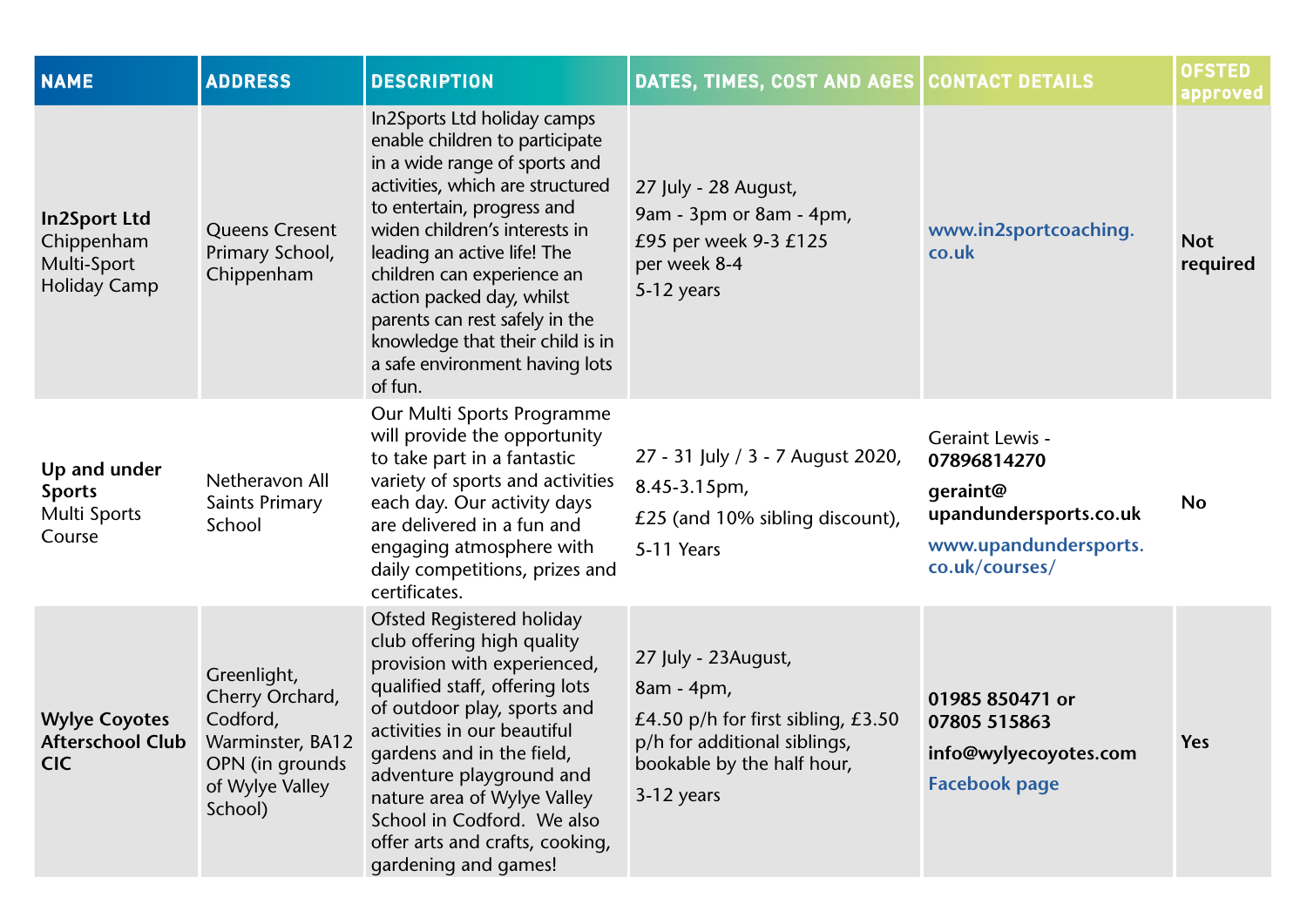| <b>NAME</b>                                                                              | <b>ADDRESS</b>                                                          | <b>DESCRIPTION</b>                                                                                                                                                                                                                                                                                                                                                                           | DATES, TIMES, COST AND AGES CONTACT DETAILS                                                                                  |                                                                                  | <b>OFSTED</b><br>approved |
|------------------------------------------------------------------------------------------|-------------------------------------------------------------------------|----------------------------------------------------------------------------------------------------------------------------------------------------------------------------------------------------------------------------------------------------------------------------------------------------------------------------------------------------------------------------------------------|------------------------------------------------------------------------------------------------------------------------------|----------------------------------------------------------------------------------|---------------------------|
| <b>Oakwell</b><br><b>Childcare</b><br>Oakwell Holiday<br>Club                            | Crudwell Primary<br>School, Crudwell,<br>Malmesbury,<br><b>SN16 9ER</b> | Holiday club providing care<br>and activities such as forest<br>school, arts and crafts,<br>cooking, gardening and<br>group games. We provide<br>a safe and stimulating<br>environment where your child<br>can build their confidence<br>and create lasting friendships<br>and memories. Staff DBS<br>checked and first aid trained.                                                         | 21 July - 20 August Tuesday/<br>Wedensday/Thursday only,<br>8.45am - 3.30pm<br>£4 per hour,<br>4 - 12 years old              | oakwellholidayclub@sky.<br>com                                                   | Yes                       |
| <b>Wiltshire</b><br>Children<br>and Families<br><b>Voluntary Sector</b><br>Forum (CFVSF) | Various addresses                                                       | Wiltshire Children & Families<br><b>Voluntary Sector Forum</b><br>(CFVSF) is a network of<br>organisations, working<br>together to provide a wide<br>range of support to children<br>and families across the county.<br>Please visit our website for<br>detailed information on<br>services provided by each<br>member organisation.                                                         | Please see website for more<br>information.                                                                                  | www.cfvsf.org/browse-<br>members                                                 | <b>No</b>                 |
| <b>Braeside</b><br><b>Education Centre</b> Road, Devizes,                                | <b>Braeside Education</b><br>Centre, Bath<br><b>SN10 2AP</b>            | Fun and challenging<br>adventurous activities for<br>8-14 yr olds are running at<br><b>Braeside Education Centre</b><br>from 20th July through to<br>28th August. Choose morning<br>and/or afternoon sessions<br>plus 'bolt-on' breakfast club<br>or afternoon extended club<br>for more activities. Braeside<br>provides safe and inclusive<br>adventurous experiences for<br>young people. | 20 July $-$ 28 August,<br>$8am - 5.30pm,$<br>£3 breakfast club/£15 per am/pm<br>session / $£5$ extended session,<br>$8 - 14$ | info@braeside-education.<br>co.uk<br>www.braeside-education.<br>co.uk/index.html | <b>No</b>                 |